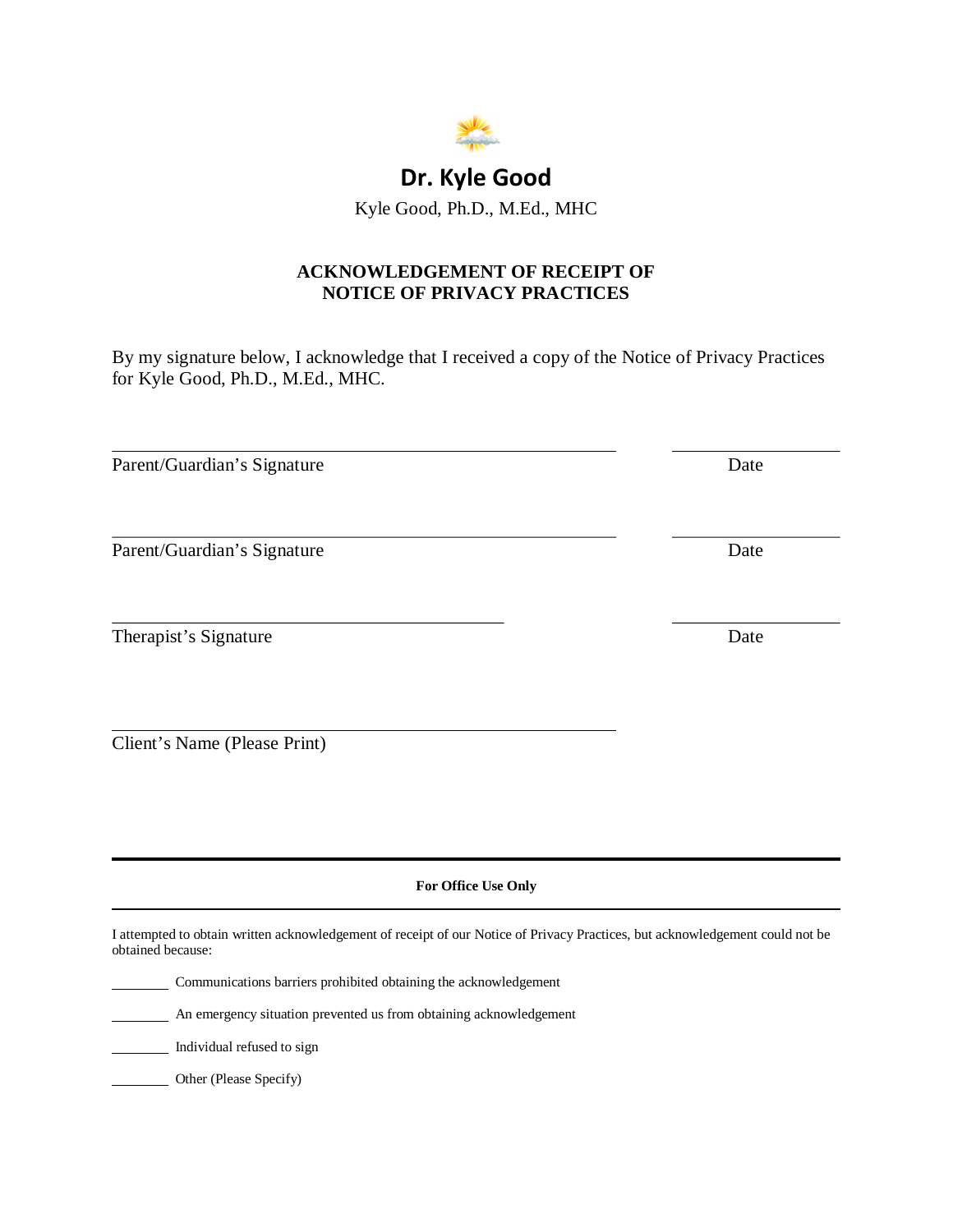**This notice describes how medical information about you may be used and disclosed and how you can get access to this information. Please review this notice carefully.** 

Kyle Good, Ph.D., M.Ed., MHC

# **NOTICE OF PRIVACY PRACTICES**

Your health record contains personal information about you and your health. This information about you that may identify you and that relates to your past, present or future mental health or condition and related health care services is referred to as Protected Health Information ("PHI"). This Notice of Privacy Practices describes how I may use and disclose your PHI in accordance with applicable law. It also describes your rights regarding how you may gain access to and control your PHI. I am required by law to maintain the privacy of PHI and to provide you with notice of my legal duties and privacy practices with respect to PHI. I am required to abide by the terms of this Notice of Privacy Practices.

I can provide you with more information about my privacy practices and additional copies of this Notice.

## **I. HOW I MAY USE AND DISCLOSE HEALTH INFORMATION ABOUT YOU**

**A. Permissible Uses and Disclosures without Your Written Authorization**  I may use and disclose PHI without your written authorization, excluding Psychotherapy Notes as described in Section II, for certain purposes as described below. The examples provided in each category are not meant to be exhaustive, but instead are meant to describe the types and uses and disclosures that are permissible under federal and state law.

**1. For Treatment:** I may use and disclose PHI in order to provide treatment for you. For example, I may use PHI to diagnose and provide counseling services to you. In addition, I may disclose PHI to other health care providers involved in your treatment.

I must treat the parent or legal guardian of a child under 13 years old as the patient with respect to PHI relevant to that representation (letting the parent or guardian exercise the privacy rights that a patient would normally exercise, e.g. receiving notice, consenting to disclosure, having access to their records, and the right to amend). A minor 13 years of age or older may request and receive outpatient treatment without the consent of the minor's parent or legal guardian.

- **2. For Payment:** I disclose PHI to permit your health plan to take certain actions before it approves and reimburses you for treatment services.
- **3. For Health Care Operations:** I may use and disclose PHI in connection with our health care operations, including quality improvement activities,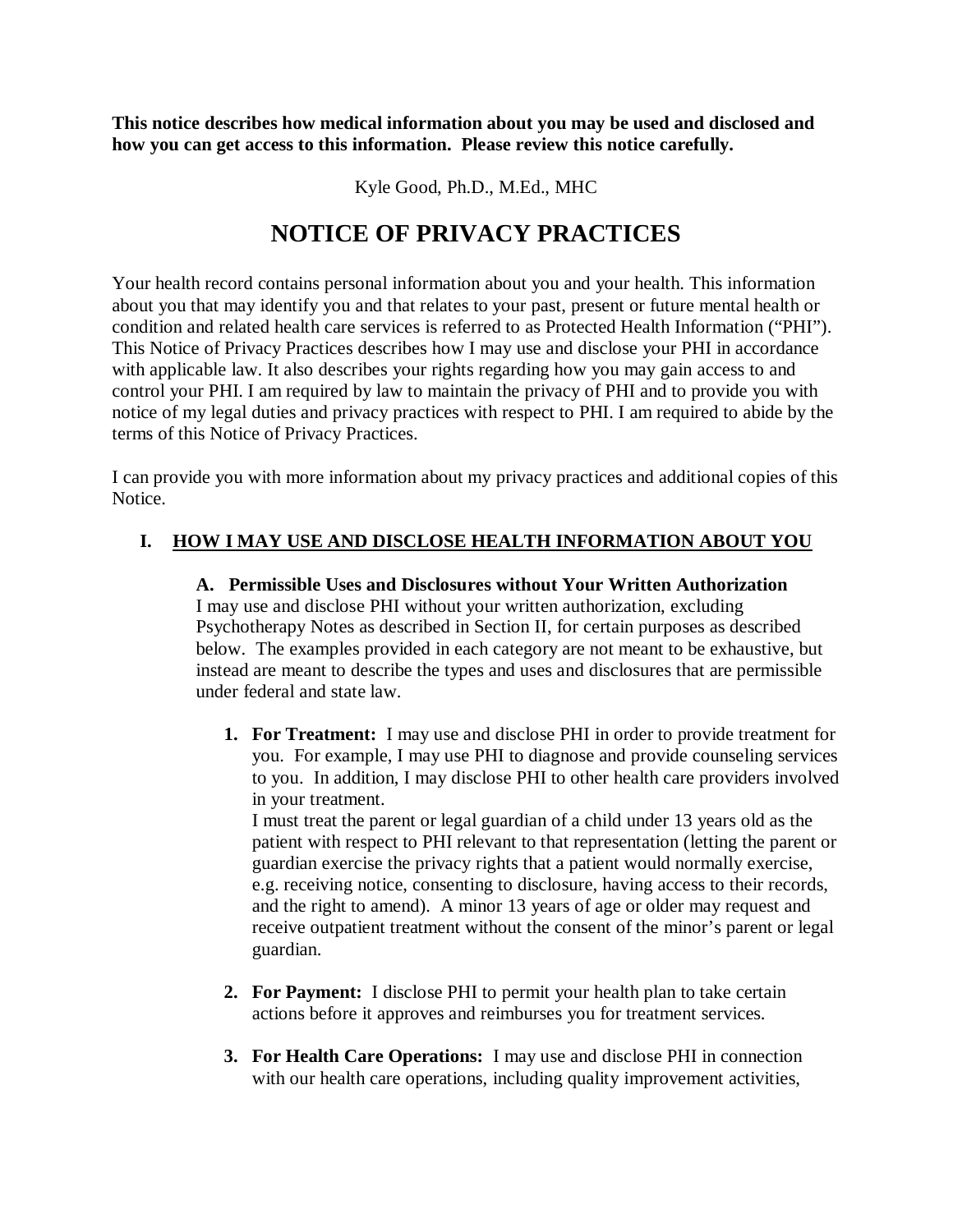training programs, accreditation, certification, licensing, or credentialing activities.

**4. Required or Permitted by Law:** I may use and disclose PHI when I am required or permitted to do so by law. For example, I may disclose PHI to appropriate authorities if I reasonably believe that you are a possible victim of abuse, neglect, or domestic violence, or the possible victim of other crimes. In addition, I may disclose PHI to the extent necessary to avert a serious threat to your health or safety of the health or safety of others. Other disclosures permitted or required by law include the following: disclosures of public health services; health oversight activities including disclosures to state and federal agencies authorized to access PHI; disclosures to judicial and law enforcement officials in response to a court order or other lawful purposes; disclosures for research when approved by an institutional review board; and disclosures to military or national security agencies, coroners, medical examiners, and correctional institutions or otherwise as authorized by law.

#### **B. Uses and Disclosures Requiring Your Written Authorization**

- **1. Psychotherapy Notes:** Notes recorded by me documenting the contents of a counseling session with you ("Psychotherapy Notes") will be used only by me and will not otherwise be used or disclosed without your written authorization. These notes are kept separate from the rest of your medical records.
- **2. Marketing Communications:** I will not use your health information for marketing communication without your written authorization.
- **3. Other Uses and Disclosures:** Uses and disclosures other than those described in Section I. A. above will only be made with your written authorization. For example, you will need to sign an authorization form before I can send PHI to your life insurance company, to a school, or to your company. You may revoke any such authorization at any time.

#### **II. YOUR INDIVIDUAL RIGHTS**

- **A. Right to Inspect and Copy:** You may request access to your medical record and billing records maintained by me in order to inspect and request copies of the records. All requests for access must be made in writing. Under limited circumstances, I may deny access to your records. I may charge a fee for the costs of copying and sending you any records requested. If you are a parent or legal guardian of a minor, please note that certain portions of the minor's medical record will not be accessible to you.
- **B. Right to Alternative Communications:** You may request, and I will accommodate, any reasonable written request for you to receive PHI by alternative means of communication or an alternative location.